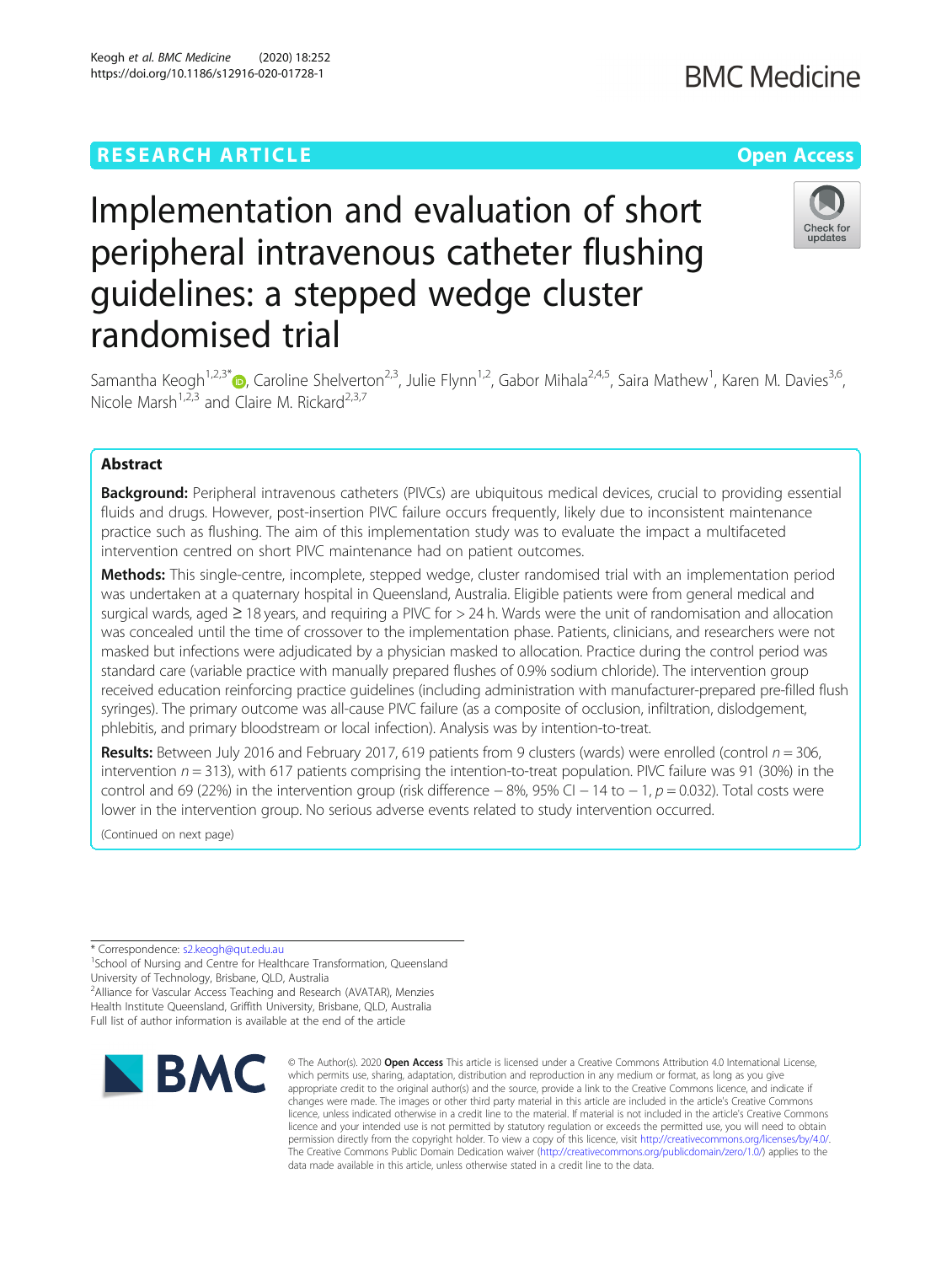# (Continued from previous page)

**Conclusions:** This study demonstrated the effectiveness of post-insertion PIVC flushing according to recommended guidelines. Evidence-based education, surveillance and products for post-insertion PIVC management are vital to improve patient outcomes.

Trial registration: Trial submitted for registration on 25 January 2016. Approved and retrospectively registered on 4 August 2016. Ref: [ACTRN12616001035415](https://www.anzctr.org.au/Trial/Registration/TrialReview.aspx?id=378803&isReview=true).

Keywords: Catheter-related infection, Evidence-based practice, Flushing, Peripheral intravenous catheter, Randomised trial

# Background

Vascular access via peripheral intravenous catheters (PIVCs) in the hand or arm is frequently required during hospital care to administer hydration fluids, medication, and blood transfusions. An estimated 70% of hospitalised patients will require a PIVC [[1\]](#page-10-0), and a large portion of these will be inserted and cared for by nurses [\[2\]](#page-10-0). Historically, vascular access device research and practice has focused on reducing bloodstream infection rates, particularly in central venous catheters [[3\]](#page-10-0). However, catheter-related bloodstream infection rates in PIVCs are extremely low, at 0.03–0.1% [[4,](#page-10-0) [5\]](#page-10-0), or 0.5 per 1000 catheter days [[4\]](#page-10-0), whereas PIVC failure rates due to occlusion, infiltration, dislodgement, phlebitis, or infection are 36% [[6\]](#page-10-0).

A failed PIVC is distressing for patients who have to endure the discomfort of a PIVC complication as well as the pain associated with a PIVC replacement. Complications and failure also hold implications for healthcare budgets with an estimated per-patient cost for PIVC replacement of AUD  $$70$  ( $\sim$  US \$50) in 2012 [\[7](#page-10-0)], and additional costs associated with an extended hospital stay due to delayed or interrupted intravenous therapy. With over two billion PIVCs purchased globally every year [\[8](#page-10-0)], and based on current PIVC complication rates, millions of dollars are wasted each year through PIVC failure. A reduction of PIVC failure by just 10% could save significant healthcare dollars and reduce unnecessary discomfort and risks for patients.

Standards of practice for PIVC maintenance globally include statements pertaining to flushing for maintaining patency and function [\[9](#page-10-0), [10\]](#page-10-0). Flushing the catheter before and after administration of intravenous medication creates opportunity for assessment of insertion site and catheter performance and helps maintain catheter patency through avoiding mixing of incompatible fluids and medications, as well as minimising build-up of fibrin and biofilm that contribute to thrombophlebitis and catheter dysfunction [\[9](#page-10-0), [11\]](#page-10-0). However, practice surveys and observational studies have revealed significant variation in practice (e.g. use of syringes smaller than 10 mL, use of heparinised saline) and other variations from guideline recommendations. These inconsistencies and failure to implement recommended practices likely

contribute to current relatively high PIVC failure rates [[12](#page-10-0)–[14](#page-10-0)]. Consequently, we developed a multifaceted intervention to raise awareness of the risks associated with PIVC use and adherence to guidelines for PIVC flushing practice. The aim of this study was to evaluate the effect of a multifaceted intervention that 'bundled' reinforcement of PIVC flushing guidelines with manufacturer-prepared pre-filled flush syringes.

# Methods

# Study design

This study was a single-centre, sequential, incomplete, stepped wedge, cross-sectional cluster randomised trial (SWCRT) with an implementation phase. Clusters (wards) were randomised for both the control and the intervention phases. Wards had equal exposure periods in each phase, rather than for the duration of the study (incomplete), which helped to avoid the potentially confounding impact of different levels of exposure to the intervention seen in the complete SWCRT design, as well as minimising the measurement burden [[15\]](#page-10-0). As is characteristic of the SWCRT designs, each cluster experienced both control and intervention condition, but with different participants observed in each phase (cross-sectional). No data was collected during the implementation (transition) phase when staff received education about guidelines and use of pre-filled syringes. The SWCRT design was chosen over a traditional randomised controlled design due to an inability to minimise contamination between groups if randomising at a patient level. Further, the SWCRT design was preferred over the classic parallel-cluster design due to optimised feasibility and management of staggered rather than en bloc roll out of intervention [\[16\]](#page-10-0).

The trial was undertaken at a single metropolitan hospital in Queensland, Australia: the Royal Brisbane and Women's Hospital (RBWH) is a 929-bed quaternary and tertiary referral teaching hospital and the largest provider of health care services for Queensland Health. The trial received ethics approval from the Griffith University (GU Ref No: 2016/052) and the Royal Brisbane and Women's Hospital (HREC/15/QRBWH/592) Human Research Ethics Committees. This trial was registered with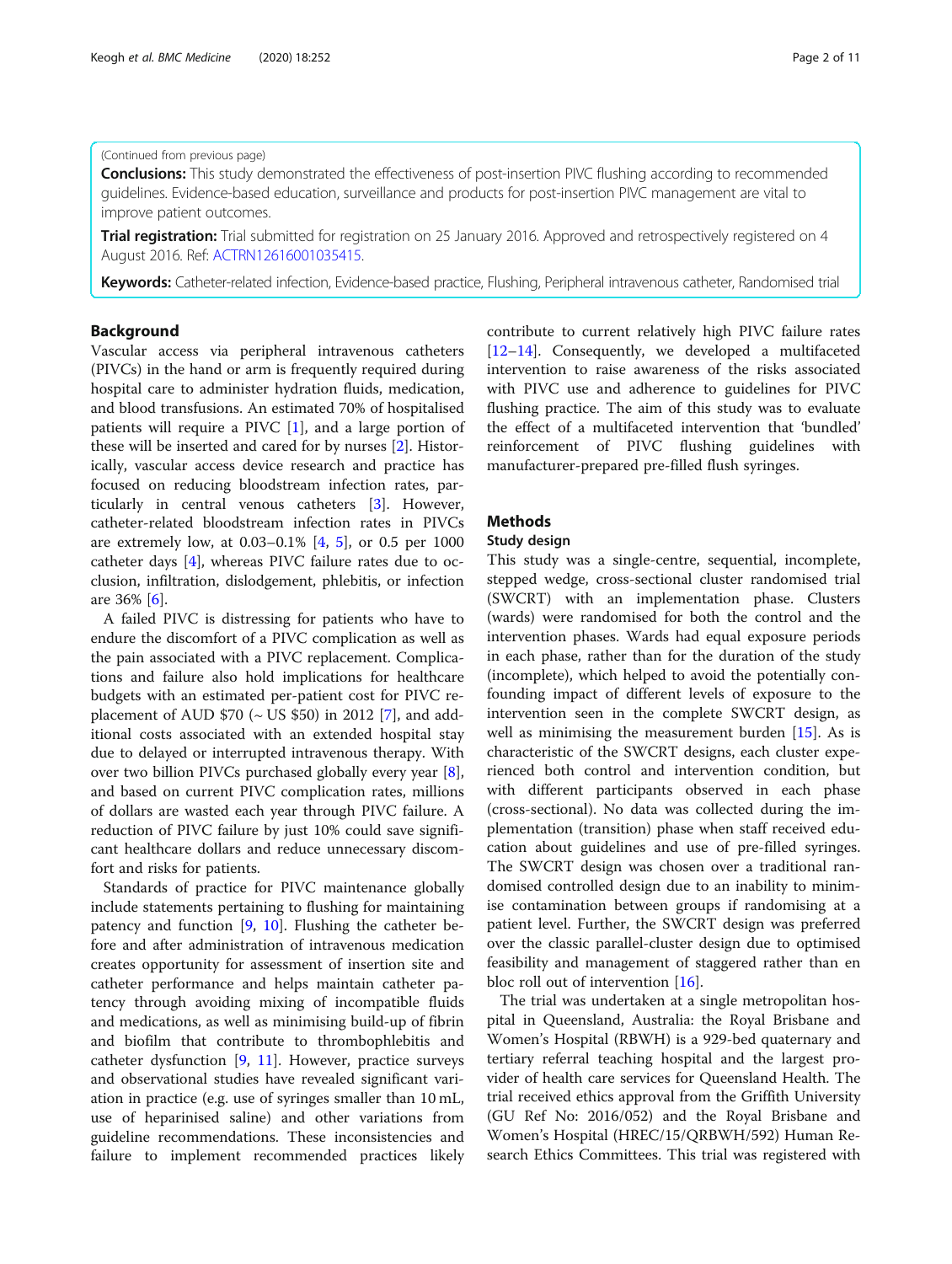<span id="page-2-0"></span>the Australian New Zealand Clinical Trials Registry, number ACTRN12616001035415.

# Participants

Research nurses (ReNs) screened medical and surgical departments for participants. Patients were eligible if they were 18 years or older and required a PIVC for clinical treatment for longer than 24 h (with or without continuous infusion). Non-English-speaking patients without interpreters and patients who had an existing PIVCassociated infection were excluded.

Given the intervention was a reiteration of current practice recommendations and included already licenced products, no new practice was introduced and no treatment was being withheld; the ethics committees granted a waiver of consent due to the low/negligible risk associated with the trial. Patients were given information sheets about the study being conducted on the ward and had the ability to opt out if they wished.

# Randomisation and masking

Cluster randomisation was performed once at the commencement of the trial using a computer-generated sequence (Microsoft Excel), with allocation concealed (from wards) until each approached the time of crossover to the implementation phase. Blinding of patients and clinical and research nurses was not possible for this intervention. However, infection outcome was undertaken by blinded laboratory scientists and infectious disease specialists.

# Procedures

ReNs screened potential patients for eligibility using a screening tool reflecting the inclusion and exclusion criteria. Recruitment and data collection for the control period continued until 35 patients were recruited in each group on each ward. Following the implementation phase for that ward, data was collected for 4 weeks in the intervention period until a sample of 35 was obtained. This occurred in a staggered and sequential pattern as per randomisation schedule and schema (Fig. 1).

As per the SWCRT design, the study wards were allocated to both the control and intervention periods. The control group was the current 'as usual' (variable) care. Practice in the control arm included a combination of manually prepared syringes with 0.9% sodium chloride of varying volumes, or infusions from 100 mL or 1000 mL 0.9% sodium chloride bags as per clinician preference and in variable frequency.

The intervention group received maintenance (flushing) practice according to PIVC flushing guideline recommendations based on Infusion Nurses Society (INS) Standards of practice [[9\]](#page-10-0) and included manufacturerprepared pre-filled flush syringes. The intervention (Table [1](#page-3-0)) was centred on raising awareness of the importance of PIVC flushing, reinforcing, and supporting adherence to current practice recommendations as follows: assessment of PIVC catheter and site; flushing preand post-medication administration, and also 8 hourly (as per site-specific guidelines) if the PIVC was not being used (for infusion or regular medications): use of 0.9% sodium chloride solution in a single dose manufacturerprepared pre-filled syringe (with properties of a 10 mL

|              |                                                                                                                                                                | $\mathbf{2}$ | 3 | 4            | 5         | 6     | 7              | 8  | 9                   | 10                | 11    | 12                | 13       | 14                      | 15    | 16                        | 17 | 18                | 19                   | 20 | 21                | 22 | 23 | 24 | 25 | 26                | 27                   | 28 | <b>Total</b> |
|--------------|----------------------------------------------------------------------------------------------------------------------------------------------------------------|--------------|---|--------------|-----------|-------|----------------|----|---------------------|-------------------|-------|-------------------|----------|-------------------------|-------|---------------------------|----|-------------------|----------------------|----|-------------------|----|----|----|----|-------------------|----------------------|----|--------------|
|              | July                                                                                                                                                           | August       |   |              | September |       |                |    | October<br>November |                   |       |                   | December |                         |       | January                   |    |                   |                      |    |                   |    |    |    |    |                   |                      |    |              |
|              | 25                                                                                                                                                             |              | 8 | 15           | 22        | 29    | 5              | 12 | 19                  | 26                | 3     | 10                | 17       | 24                      | 31    | 7                         | 14 | 21                | 28                   | 5  | 12                | 19 | 25 |    | 9  | 16                | 23                   | 28 |              |
| $\mathbf{A}$ |                                                                                                                                                                | Control n=41 |   |              |           | Educ. |                |    | Intervention n=38   |                   |       |                   |          |                         |       |                           |    |                   |                      |    |                   |    |    |    |    |                   |                      |    | 79           |
| $\bf{B}$     |                                                                                                                                                                |              |   | Control n=37 |           |       | Educ.          |    |                     | Intervention n=46 |       |                   |          |                         |       |                           |    |                   |                      |    |                   |    |    |    |    |                   |                      |    | 83           |
| $\mathbf C$  |                                                                                                                                                                |              |   |              |           |       | Control $n=26$ |    | Educ.               |                   |       | Intervention n=35 |          |                         |       |                           |    |                   |                      |    |                   |    |    |    |    |                   |                      |    | 61           |
| D            |                                                                                                                                                                |              |   |              |           |       |                |    | Control $n=31$      |                   | Educ. |                   |          | Intervention<br>$n=21*$ |       |                           |    |                   |                      |    |                   |    |    |    |    |                   |                      |    | 52           |
| E            |                                                                                                                                                                |              |   |              |           |       |                |    |                     | Control $n=25$    |       |                   | Educ.    |                         |       | Intervention<br>$n = 28*$ |    |                   |                      |    |                   |    |    |    |    |                   |                      |    | 53           |
| F            |                                                                                                                                                                |              |   |              |           |       |                |    |                     |                   |       | Control n=47      |          |                         | Educ. |                           |    | Intervention n=43 |                      |    |                   |    |    |    |    |                   |                      |    | 90           |
| G            |                                                                                                                                                                |              |   |              |           |       |                |    |                     |                   |       |                   |          | Control $n=36$          |       |                           |    | Educ.             |                      |    | Intervention n=44 |    |    |    |    |                   |                      |    | 80           |
| H            |                                                                                                                                                                |              |   |              |           |       |                |    |                     |                   |       |                   |          |                         |       | Control n=31              |    |                   | Educ.                |    |                   |    |    |    |    | Intervention n=24 |                      |    | 55           |
| I            |                                                                                                                                                                |              |   |              |           |       |                |    |                     |                   |       |                   |          |                         |       |                           |    | Control n=32      |                      |    | Educ.             |    |    |    |    | Intervention n=34 |                      |    | 66           |
|              |                                                                                                                                                                |              |   |              |           |       |                |    |                     |                   |       |                   |          |                         |       |                           |    |                   | sub total<br>$n=306$ |    |                   |    |    |    |    |                   | sub total<br>$n=313$ |    | 619          |
|              | *Patient withdrew; educ. = education;<br>Fig. 1 Incomplete stepped wedge cluster randomised trial with an implementation period. Study design and patient flow |              |   |              |           |       |                |    |                     |                   |       |                   |          |                         |       |                           |    |                   |                      |    |                   |    |    |    |    |                   |                      |    |              |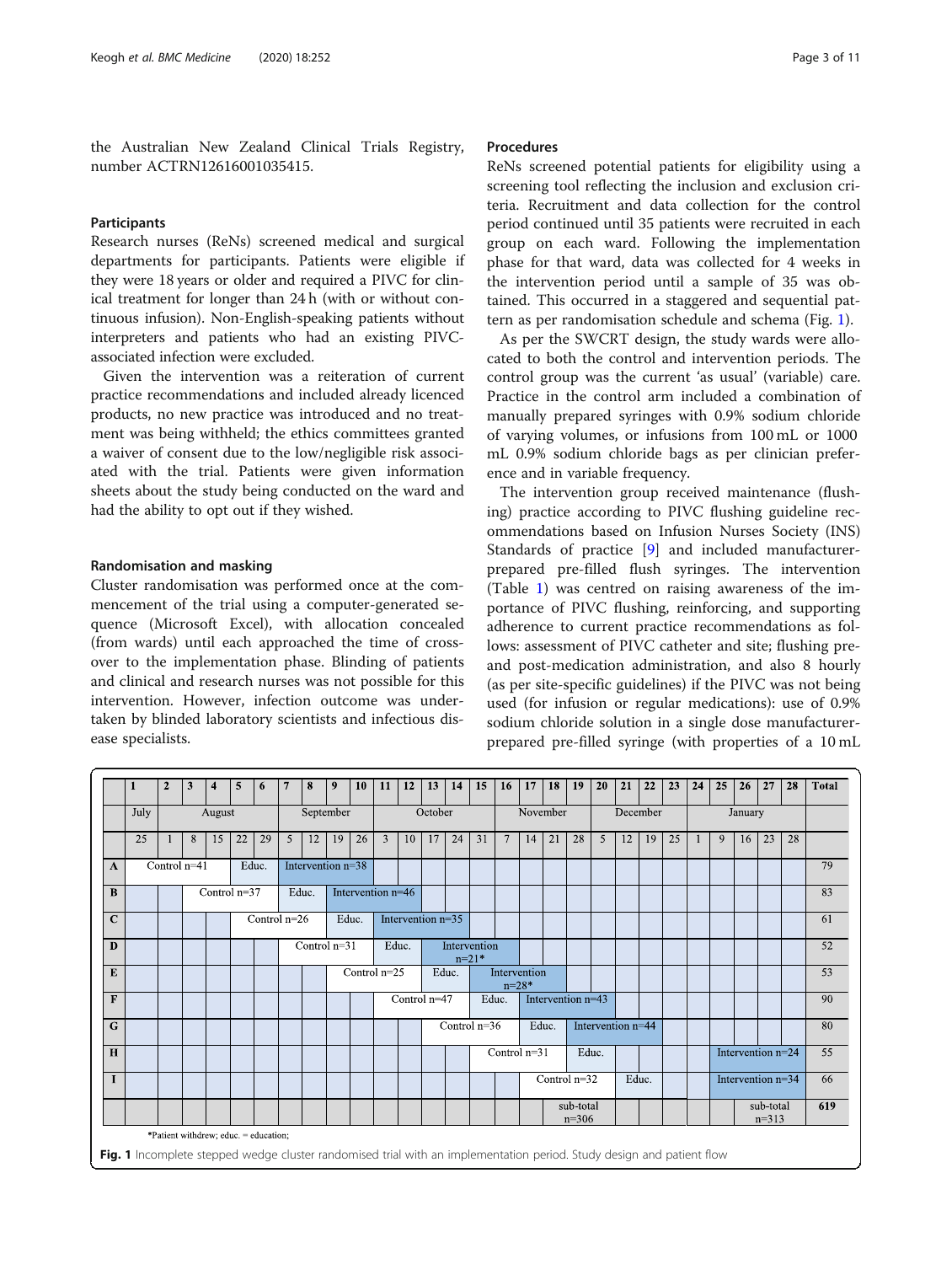# <span id="page-3-0"></span>Table 1 Summary of the trial intervention

Education delivered via (i) verbal presentation with slide deck, (ii) practical demonstration, and (iii) electronic resources.

Guidelines for PIVC flushing

- Assessment of catheter and site
- Pre/post drug administration
- At least O8h if not in use<sup>\*</sup>
- Use of single-dose manufacturer-prepared prefilled syringe†
- Volume of at least X2 the length and diameter of the catheter $<sup>‡</sup>$ </sup>
- Use of gentle, pulsatile technique
- Documentation of flush (medication or fluid chart)

\*As per study site policy

† With properties of 10 mL syringe ‡ Except post blood transfusion and some drugs

syringe to minimise applied pressure); using a volume equal to twice the internal volume of the catheter system; delivered using a gentle, pulsatile technique; and documentation. The INS recommendation for initial aspiration of blood is for central vascular access devices and is not recommended for PIVCs.

The educational component for the implementation period was delivered via three sessions a week over a 2 week period during shift handover (morning/afternoon) to ensure minimum 80% nursing staff attendance. The educational component reiterated the current policy and practice recommendations related to PIVC flushing and comprised of the following:

- (i) Presentation: written guidelines were summarised for staff in a slide deck at an in-service delivered on the ward in person and in hard copy. (Reference: Royal Brisbane and Women's Hospital 05450/ Proc: Peripheral Intravenous Cannulation, Venepuncture and Infusions- Adult and Paediatrics Version 6 Effective date: 12/2015 Review date: 12/2018.)
- (ii) Industry education and demonstration: this entailed a representative from Becton Dickinson (BD Medical) educating and training staff on the use of manufacturer-prepared pre-filled flush syringes used in the study (Posiflush™, BD Medical, Sandy UT, USA).
- (iii)Electronic information: copies of the information related to the study, as well as slideshow presentation, and the intervention (guidelines and pre-filled syringe use) were distributed via a group email from each ward's nurse unit manager. Links to external films were not possible due to firewalls of the institutional computer networks.

PIVCs were inserted by ward nurses and doctors without the use of ultrasound according to standard operating procedures. PIVC site, catheter gauge, and attachments were chosen by the inserter depending on the needs of each individual patient. Pre-insertion skin disinfection was done using SoluPrep Swabs (2% chlorhexidine in 70% isopropyl alcohol; 3 M St Paul, MN, USA). PIVCs were short

(25 to 29.5 mm) non-winged Insyte Autoguard BC with Blood Control Technology (BD Medical). SmartSite needle-free valves (BD Medical) were connected to PIVCs directly or via a 10-cm extension set with bonded 3-way Connecta (BD Medical).

One PIVC was assessed per patient (the first PIVC inserted after the patient met the inclusion criteria). All post-insertion care was provided by clinical staff. ReNs recorded patient and device outcomes and advised staff about study interventions and products before the study and during the trial. The decision to remove PIVCs was made by clinical staff. PIVCs were removed on completion of therapy, when a complication occurred, or routinely at 72–96 h of dwell time. Local policy allowed for dwell time to be extended to more than 96 h if the PIVC was still required, there were no signs or symptoms of catheter dysfunction or infection were observed, and the decision was clinically justified.

ReNs visited patients daily while the PIVC was in place and followed up on any observed or reported adverse events. Baseline patient and PIVC characteristics were recorded. During PIVC dwell, data were collected on PIVC therapy, insertion site condition, and PIVC performance, e.g. patency. At PIVC removal, ReNs recorded complications, dwell time, and clinical variables. Fortyeight hours after PIVC removal, ReNs checked the hospital pathology system for blood, PIVC tip, or insertion site culture results.

All observations were entered into a secure, portable electronic device using the REDCap electronic data capture tools hosted at Griffith University. REDCap (Research Electronic Data Capture) is a secure, web-based software platform designed to support data capture for research studies [[17\]](#page-10-0). Clinical staff did not have access to REDCap. A project manager audited data quality, completeness, and protocol adherence.

As per routine clinical practice, medical staff ordered blood, PIVC tip, or site swab cultures if patients were suspected to have PIVC-associated infections. These samples were obtained by bedside nurses, processed in the hospital microbiological laboratory by blinded staff, and results were accessed by researchers.

# **Outcomes**

The primary outcome was all-cause PIVC failure as a composite of any unplanned PIVC removal, prior to completion of therapy. This included occlusion (PIVC would not infuse, or leakage occurred around the site when fluid is injected), infiltration (leaking of fluid into surrounding tissues), dislodgement (complete), phlebitis (defined by the presence of two or more of the following symptoms: pain, redness, swelling, and a palpable cord), and infection (local or laboratory-confirmed bloodstream infection  $[3]$  $[3]$ ). A composite measure was chosen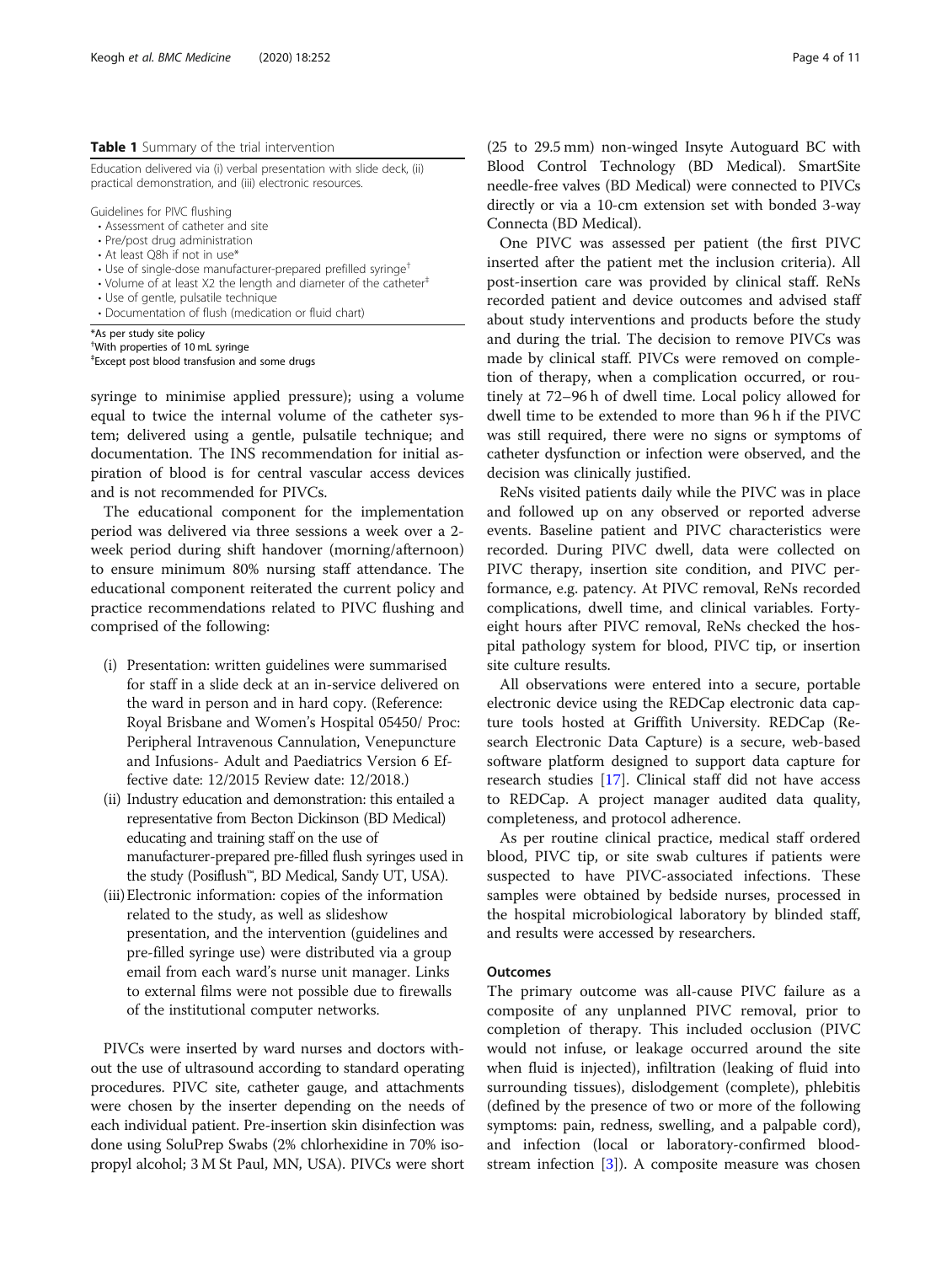as it increases precision and efficiency, as PIVC failure is the outcome of importance to patients and reduced patency taking various pathways to the same endpoint [\[18\]](#page-10-0).

Secondary outcomes were subtypes of PIVC failure (occlusion, infiltration, dislodgement, phlebitis, and infection), PIVC dwell time (time from insertion to removal), and cost per patient (direct cost to the hospital for device management, cost of PIVC replacements and related adverse events). Adverse and serious adverse events (i.e. death, admission to intensive care, or laboratory-confirmed bloodstream infection) were monitored using hospital records and reported to the human research ethics at the study site.

Cost analysis included labour and material costs used for initial PIVC insertion and staff time taken for this, cost of flush or infusion products, and additional cost of follow-on PIVC insertions due to PIVC failure. Details of the cost analysis are shown in Additional file: Table S[1.](#page-9-0) Purchase and other costs were collected at 2016 Queensland Health prices in Australian dollars. Mean total costs and timing for control and intervention products were based on data from an observational study of infusion and flushing methods we had conducted just prior to commencement of this trial  $[14]$  $[14]$  $[14]$ , and also a comparative study [[19\]](#page-10-0). Costs for nursing and medical staff time were based on published staff salaries (Queensland Health 2016) [\[7\]](#page-10-0). Staff satisfaction was collected via a study-specific survey on product use as well as utility and impact of the educational intervention. The survey comprised six items with an 11-point (minimum 0 to maximum 10) scale and one open-ended question for free-form text responses.

# Statistical analysis

Recent trials showed PIVC failure at the study institution were approximately 40% using current flushing practices [\[5,](#page-10-0) [20](#page-10-0)]. An absolute 10% reduction in the proportion of PIVC failure to 30% was considered both clinically important and feasible. For a two-sample comparison with 90% power, two-sided α level of 0.05, a sample of 35 patients in each group from 9 wards (35 each ward each group) was required (using the Stata command 'steppedwedge' [[21](#page-10-0)]). The calculation assumed an intra-cluster correlation coefficient of 0.05 and coefficient of variation (of clusters) of 0.27 [\[15](#page-10-0)]. Thus, the total sample required was 630.

Data cleaning involved checks of missing, outlier, and improbable values. Quantitative data was exported into Stata 15 (Stata-Corp, Texas). Descriptive statistics were summarised to determine equality at baseline between study groups. Categorical data were summarised as counts and proportions, and continuous data as means and standard deviations. Incidence rates per 1000 catheter days, rate ratio, and log-rank test were presented by study groups. Univariable Cox regressions were used to identify potential confounders at the  $p < 0.20$  level. At this step, the effect of individual wards and their sequence were also tested. The potential confounders were carried forward to the multivariable analysis. Various analytical approaches were tested, including study group and cluster treated as fixed effects, interaction between groups and clusters, and modelling with unobservable cluster-level random effect. Cox regression with study group as fixed effect was chosen. Standard errors were estimated allowing for intragroup correlation (i.e. observations were independent across clusters but not necessarily within clusters). Potential confounders were dropped from the multivariable model, in a manual oneby-one stepwise manner, at  $p \ge 0.05$ . The specification of the final model was link-tested and the proportional hazard assumption was tested with the Schoenfeld residuals and the log-log plot of survival. Secondary outcomes were compared using hypothesis tests. Intention-to-treat principle was followed. Missing values were not imputed. Two-tailed  $p$  values of  $< 0.05$  were considered as statistically significant.

A cost analysis was done from the perspective of public hospitals, as they are the leading providers of health care in Australia and main purchasers of PIVCs and products used for ongoing maintenance. Total resource use and costs were calculated for each group. The mean cost of PIVCs was calculated using the Zhao and Tian host command in Stata [\[22\]](#page-10-0). This estimator is appropriate for estimating mean costs that allow adjustment for censored data. Start times for costs was the date and time of PIVC insertion. Dwell time was defined as the interval from the start time until the date and time of PIVC removal. Costs of insertion were assumed to be equal between groups as not impacted by intervention as costed accordingly. The dwell time was censored for determining the total maintenance and replacement costs. The incremental net benefit was calculated using two-stage nonparametric bootstrap sampling for clustered data [\[23](#page-10-0)]. Survey data was summarised using counts and percentages with a simple thematic analysis of textual data.

# Role of the funding source

The funder of the study and education provider had no role in the study design, data collection, data analysis, or writing of the manuscript. The corresponding author has full access to all the data in the study and had final responsibility to submit for publication.

# Results

Between July 2016 and February 2017, we screened 630 patients, and 619 eligible patients were consecutively enrolled. Reasons for non-participation included the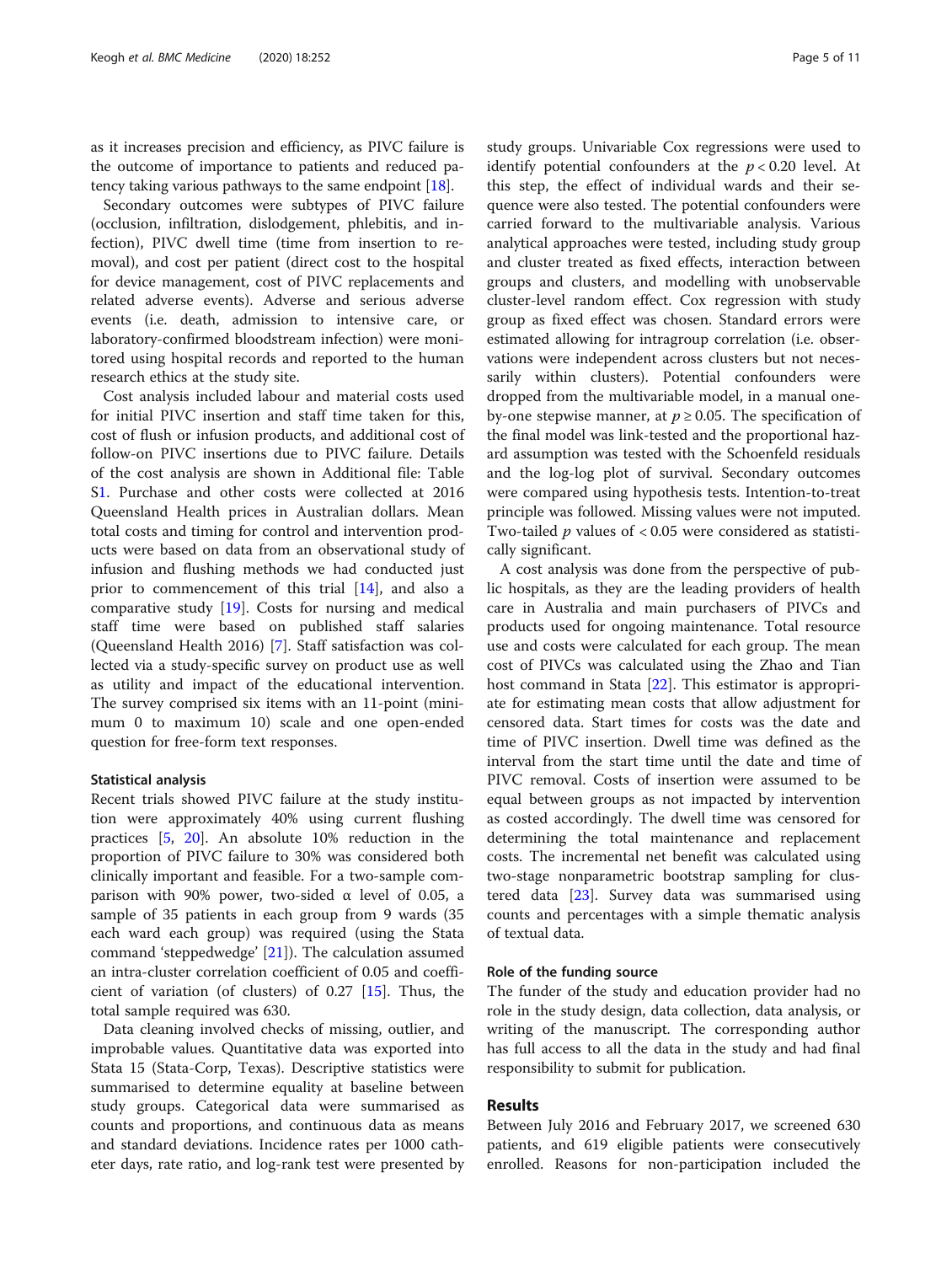following: did not meet inclusion criteria  $(n = 5)$ , declined  $(n = 4)$ , and no reason stated  $(n = 2)$ . Nine wards participated in the study (306 patients in the control group and 313 in the intervention group). Computerised randomisation determined the order of sequential rollout. Allocation was concealed until each ward was in the implementation period. Figure [1](#page-2-0) details the list and sequence of clusters, as well as the number of participants by period. Two patients from the intervention group withdrew, and thus, a total of 617 patients were analysed. Study ceased when recruitment complete.

A total of 38,712 PIVC dwell hours (1613 days) were studied, with a mean dwell time 2.6 days (standard deviation [SD] 1.6) which was similar in the study groups. Clinical and demographic characteristics were also similar between groups (Table [2\)](#page-6-0).

Ninety-one (30%) patients in the control group experienced PIVC failure compared to 69 (22%) patients in the intervention group (risk difference: − 8%, 95% CI − 14 to  $-1$ ,  $p = 0.032$ ). The difference between PIVC failure per 1000 PIVC days was not significant (control 110 [95% CI 89.4 to 135], intervention 87.9 [95% CI 69.4 to 111], incidence rate ratio 0.80 [95% CI 0.58 to 1.11],  $p = 0.192$ ] (Table [2\)](#page-6-0).

Other than leakage, no significant differences in the incidence of occlusion, infiltration, dislodgement, or phlebitis were identified between groups (Table [2](#page-6-0)). No PIVC-related bloodstream infections were reported in either group.

The risk of PIVC failure was significantly lower (hazard ratio [HR] 0.78 [95% CI 0.63 to 0.97],  $p = 0.029$  in the intervention group. Additionally, the use of extension tubing was associated with a reduction in failure (HR 0.71 [95% CI 0.57 to 0.87],  $p = 0.001$ ). Any infection at baseline was associated with an increased risk of PIVC failure (HR 1.68 [95% CI 1.1 to 2.58],  $p = 0.017$ ). The impact of ward sequence on outcome was neutral (HR 1.01 (95% CI 0.88 to 1.14),  $p = 0.93$  $p = 0.93$ ) (Table 3).

Eight (3%) of 306 patients in the control group and six (2%) of the 311 patients in the intervention group had serious adverse events (death  $[n = 4]$ , intensive care admission  $[n = 1]$ , or infection  $[n = 8]$ ). One patient had fever of unknown origin with no aetiology recorded. None of these outcomes was considered to be associated with study participation.

Cost analysis results are presented in Table [4.](#page-8-0) The mean product cost for control group PIVCs was AUD \$13.42 and a staff (time) cost of \$7.47. The average costs for the products and staff were \$1.98 and \$7.07, respectively, for the intervention PIVCs. The replacement cost of PIVC was \$13 which had been calculated in a previous study [\[7](#page-10-0)]. The overall cost was lower in intervention group \$22.33 (95% CI 22.18 to 22.49,  $p < 0.001$ ) compared to the control group \$33.39 (95% CI 33.28 to 33.50,  $p < 0.001$ ), with a statistically significant difference in the total cost between groups of \$11.05 (95% CI 10.86 to 11.24,  $p < 0.001$ ) per patient. The incremental net benefit calculated was \$12.02 (95% CI 11.04 to 12.99).

Ward nurse satisfaction scores were generally high for both the educational intervention and the use of manufacturer-prepared pre-filled flush syringes (see Fig. [2](#page-8-0)). The majority of nurse respondents indicated that they found the educational intervention useful in all its forms (slideshow presentation 48/65, 74% rates  $\geq$ 7; demonstration 68/80, 85% rated  $\geq$  7; and written information 64/83 77% rated  $\geq$  7). The majority also stated that it raised their awareness about flushing guidelines and policy (62/83, 85% rated  $\geq$  7). The utility and confidence in the use of manufacturer-prepared pre-filled flush syringes in practice was also rated highly (80/85, 94% rated ≥ 7 usefulness and 84/85, 99% rated ≥ 7 confidence in use). Results are graphically displayed in Fig. [2](#page-8-0). The main themes emerging from textual responses to an open question inviting (any) further comment were the 'time saving' and 'convenience' factor of the manufacturerprepared pre-filled flush syringes.

# **Discussion**

This study demonstrated that a multifaceted intervention combining clinical education, reinforcement of PIVC flushing guidelines, and complementary product use with manufacturer-prepared pre-filled flush syringes reduced both the proportion and risk of PIVC failure. The concept of *bundling* key steps from lengthy practice guidelines into a set of point-of-care reminders to improve staff compliance is not new. Following the reported success of central venous access device (CVAD) bundles [[24](#page-10-0)], a range of PIVC insertion and maintenance bundles have also been developed and implemented into practice, in pursuit of similar clinical improvements. Many studies reported significant reductions in PIVCrelated bloodstream infection, while other studies reported reduced incidence of other PIVC-related complications (e.g. phlebitis, infiltration) [\[25\]](#page-10-0). However, none of these studies used a randomised design, and standardisation was less evident in PIVC studies compared to CVAD studies. Nevertheless, there is evidence that a combination approach to interventions or the processes of care delivery is an advantageous approach that consistently yields improved outcomes compared to singleentity interventions [\[25](#page-10-0), [26](#page-10-0)].

Some single-entity intervention studies have reported improved outcomes, but there are caveats related to reporting and study design. A systematic review comparing the effectiveness of pre-filled to manually prepared flushes showed a reduced rate of catheter-related bloodstream infection (CRBSI) and occlusions, as well as extending PIVC dwell with the pre-filled group [\[27](#page-10-0)].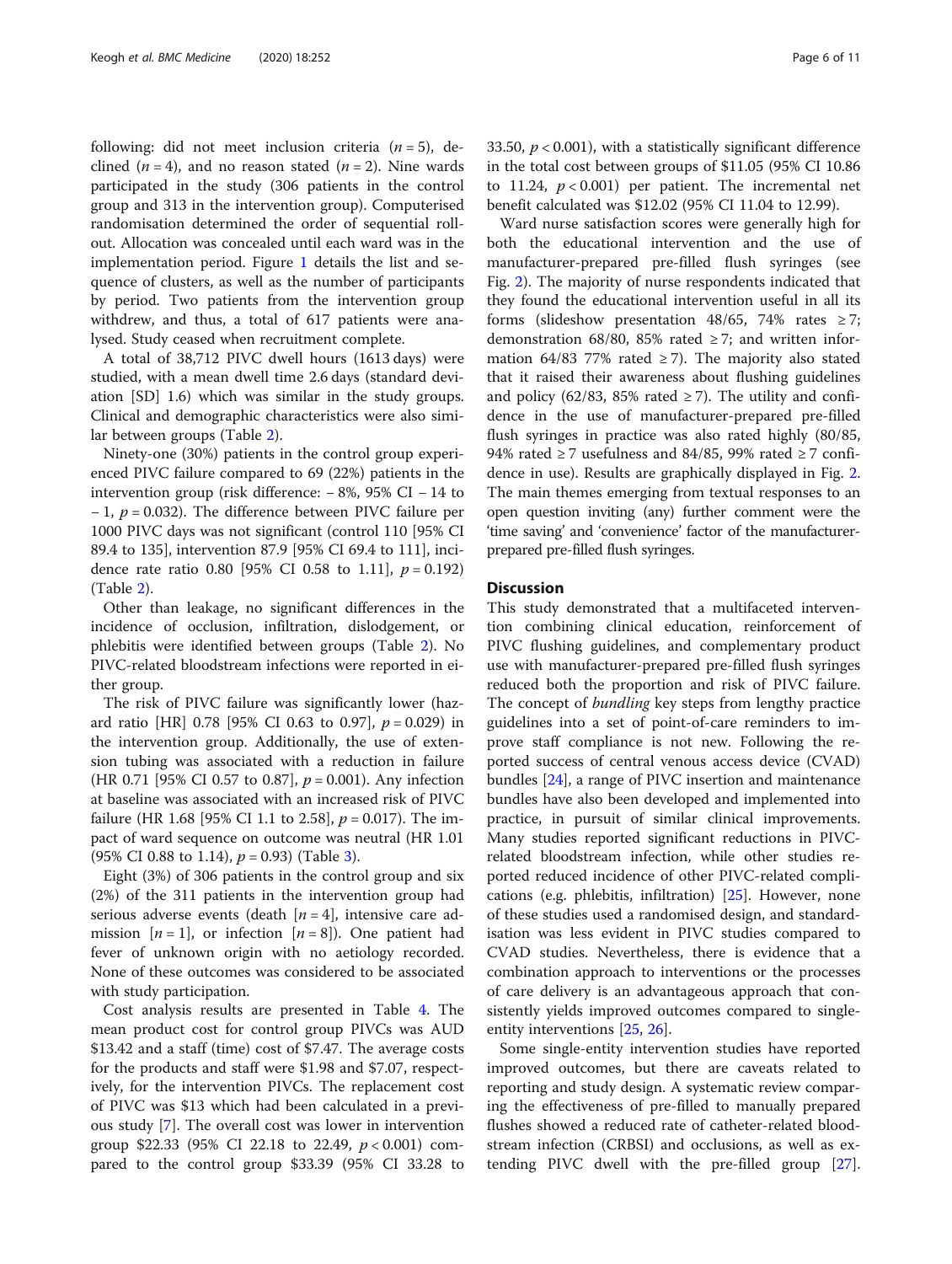Inserted by:

Device location:

Skin preparation:

Device size (gauge):

# Table 2 Baseline

<span id="page-6-0"></span>

|                                       | Table 2 Baseline demographic and clinical characteristics |                            |                   |  |  |  |  |  |  |
|---------------------------------------|-----------------------------------------------------------|----------------------------|-------------------|--|--|--|--|--|--|
|                                       | Control $(n = 306)$                                       | Intervention ( $n = 313$ ) | Total $(n = 619)$ |  |  |  |  |  |  |
| Age, years <sup>a</sup>               | 60 (19)                                                   | 58 (19)                    | 59 (19)           |  |  |  |  |  |  |
| Sex: males                            | 166 (54)                                                  | 163 (52)                   | 329 (53)          |  |  |  |  |  |  |
| Diagnosis:                            |                                                           |                            |                   |  |  |  |  |  |  |
| Surgical                              | 164 (54)                                                  | 168 (54)                   | 332 (54)          |  |  |  |  |  |  |
| Medical                               | 139 (45)                                                  | 137 (44)                   | 276 (45)          |  |  |  |  |  |  |
| Other                                 | 3(1)                                                      | 8(3)                       | 11(2)             |  |  |  |  |  |  |
| Weight category:                      |                                                           |                            |                   |  |  |  |  |  |  |
| Under                                 | 55 (18)                                                   | 61 (19)                    | 116 (19)          |  |  |  |  |  |  |
| Healthy                               | 151 (49)                                                  | 160(51)                    | 311 (50)          |  |  |  |  |  |  |
| Over                                  | 87 (28)                                                   | 79 (25)                    | 166 (27)          |  |  |  |  |  |  |
| Obese                                 | 13(4)                                                     | 13(4)                      | 26(4)             |  |  |  |  |  |  |
| Three of more co morbidities:         | 164 (54)                                                  | 171 (56)                   | 335 (54)          |  |  |  |  |  |  |
| Abs. leucocytes < 1000 µL within 72 h | 11(4)                                                     | 15(6)                      | 26(5)             |  |  |  |  |  |  |
| Infection at recruitment              | 24(8)                                                     | 31 (10)                    | 55 (9)            |  |  |  |  |  |  |
| Wound                                 | 99 (32)                                                   | 94 (30)                    | 193 (31)          |  |  |  |  |  |  |
| Good skin integrity                   | 107 (35)                                                  | 130 (42)                   | 237 (38)          |  |  |  |  |  |  |
| Vein quality:                         |                                                           |                            |                   |  |  |  |  |  |  |
| Good                                  | 53 (43)                                                   | 62(47)                     | 115(45)           |  |  |  |  |  |  |
| Poor                                  | 69 (57)                                                   | 71 (53)                    | 140 (55)          |  |  |  |  |  |  |
| Antibiotic therapy at recruitment     | 153 (50)                                                  | 125 (40)                   | 278 (45)          |  |  |  |  |  |  |
| IV therapy at recruitment:            |                                                           |                            |                   |  |  |  |  |  |  |
| Fluids                                | 147 (48)                                                  | 162 (52)                   | 309 (50)          |  |  |  |  |  |  |
| Intermittent                          | 38 (12)                                                   | 26(8)                      | 64 (10)           |  |  |  |  |  |  |
| None                                  | 121 (40)                                                  | 125 (40)                   | 246 (40)          |  |  |  |  |  |  |
| Inserted on dominant side             | 159 (54)                                                  | 148 (48)                   | 307 (51)          |  |  |  |  |  |  |
| $\sim$ $\sim$ $\sim$ $\sim$ $\sim$    |                                                           |                            |                   |  |  |  |  |  |  |

Doctor 125 (65) 156 (73) 281 (69) Nurse 106 (26) 106 (26) 106 (26) 106 (26) 106 (28) 106 (28) 106 (28) Other 10 (5) 10 (5) 9 (4) 9 (4) 19 (5)

Hand 93 (30) 113 (36) 206 (33) Cubital fossa 80 (26) 68 (22) 148 (24) Posterior forearm 63 (21) 53 (17) 53 (17) 53 (17) 53 (17) 53 (19) Wrist 28 (14) 38 (12) 50 (16) 38 (12) 50 (16) 50 (16) Anterior forearm 30 (10) 30 (10) 25 (8) 35 (9) Other 6(1) 2(1) 4(1) 6(1) Multiple insertion attempts **42 (26)** 45 (24) 45 (24) 45 (24) 45 (25) 445 (25) 45 (25) 45 (25) 45 (25) 45 (25) 45 (25)

Chlorhexidine 2% with 70% alcohol 118 (89) 149 (96) 149 (96) 267 (93) Other 20 14 (5) 3 (3) 20 (3) 20 (3) 3 (3) 20 (3) 20 (3) 20 (3) 20 (3) 20 (3) 20 (3) 20 (3) 20 (3) 20 (3) 20 (3)

22 32 35 (31) 35 (31) 36 36 37 38 39 30 31 320 432 320 432 320 432 320 432 320 432 320 432 320 432 320 432 320 432 320 432 320 432 320 432 320 432 320 432 320 432 320 432 320 432 320 432 320 432 320 432 320 432 320 432 320 20 163 (53) 163 (53) 168 (54) 168 (54) 168 (54) 168 (54) 168 (54) 168 (54) 168 (54) 168 (54) 168 (54) 168 (54) 18 47 (15) 40 (13) 87 (14)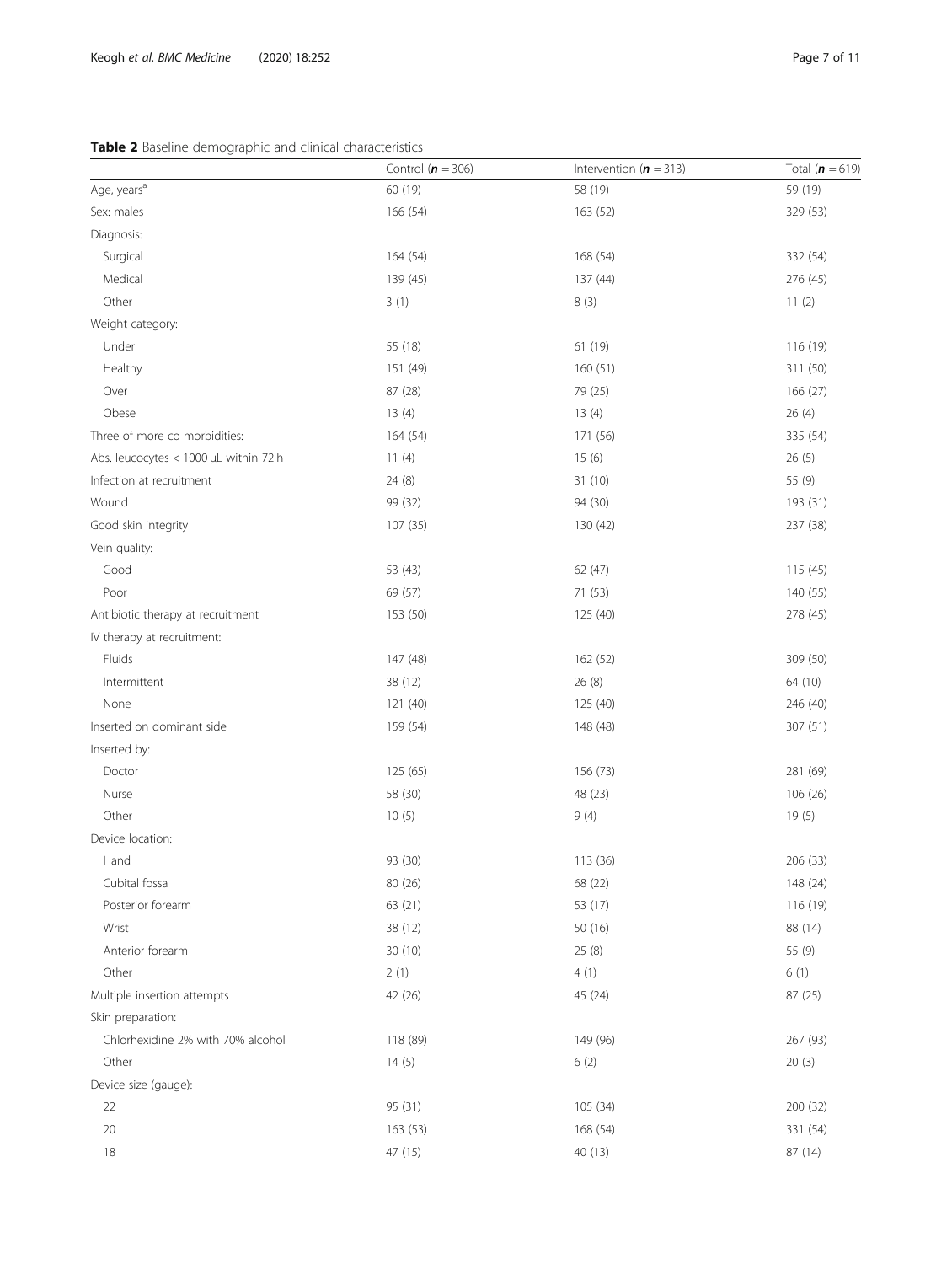|                  | Control ( $n = 306$ ) | Intervention ( $n = 313$ ) | Total $(n = 619)$ |
|------------------|-----------------------|----------------------------|-------------------|
| 16               | 53 (43)               | 62(47)                     | 115(45)           |
| Extension tubing | 216(71)               | 205(65)                    | 421 (68)          |
| Three-way tap    | 220(72)               | 212 (68)                   | 432 (70)          |

<span id="page-7-0"></span>Table 2 Baseline demographic and clinical characteristics (Continued)

Frequencies and column percentages shown, unless otherwise noted

abs absolute,  $\mu$ L microlitre

<sup>a</sup> Mean (standard deviation)

However, the authors stated that these results should be treated with caution due to poor quality reporting and a number of limitations with the reviewed studies (e.g. unit of measurement, lack of core outcome definitions, heterogeneity). A recent pre- and post-test study observed a decrease in PIVC failure associated with the use of pre-filled syringes [[28\]](#page-10-0). However, the overall failure rate even post-intervention remained high (43%) indicating that there are other drivers at play related to PIVC failure. In the randomised trial reported in this manuscript, manufacturer-prepared pre-filled syringes were part of a whole-of-practice approach to PIVC flushing. The results of the trial reported in this publication showed that even with relatively lower complication rates pre-intervention (30%), streamlining practice and products related to PIVC flushing yielded significantly reduced proportion and risk of failure. We demonstrated that raising awareness about the importance of the maintenance of vascular access and the techniques to do this, coupled with products that facilitate adherence with practice recommendations minimised variation in practice.

Nursing staff rated the educational intervention and the use of pre-filled flush syringes highly. The convenience and time-saving element were frequently cited. This aligns with previous comparison research [\[19](#page-10-0)]. Other possible benefits from the use of manufacturerprepared pre-filled flushes that potentially augmented

|  |  |  |  |  | Table 3 Study outcomes by treatment group |  |
|--|--|--|--|--|-------------------------------------------|--|
|--|--|--|--|--|-------------------------------------------|--|

|                                     | Control, $n = 306$                                   | Intervention, $n = 311$                                | $p$ value |
|-------------------------------------|------------------------------------------------------|--------------------------------------------------------|-----------|
| PIVC failure                        | 91 (30)                                              | 69 (22)                                                | 0.03      |
| Device-time (accumulative days)     | 828                                                  | 785                                                    | 0.25      |
| Incidence rate per 1000 device days | 110 (89.4-135)                                       | 87-9 (69.4-111)                                        |           |
| Incidence rate ratio                | Referent                                             | $0.80(0.58 - 1.11)$                                    | 0.19      |
| Secondary outcomes:                 |                                                      |                                                        |           |
| Occlusion                           | 17(6)                                                | 18(6)                                                  | 0.90      |
| Leakage                             | 17(6)                                                | 7(2)                                                   | 0.03      |
| Infiltration                        | 40 (13)                                              | 32(10)                                                 | 0.28      |
| Dislodgement                        | 22(7)                                                | 19(6)                                                  | 0.59      |
| Phlebitis (research definition)     | 20(9)                                                | 11(5)                                                  | 0.11      |
| Death                               | 3(1)                                                 | 1(0)                                                   | 0.30      |
| Positive blood culture              | 4(1)                                                 | 4(1)                                                   | 0.98      |
| Cox regression analysis             |                                                      |                                                        |           |
| Covariate                           | Univariable Cox regression <sup>a</sup><br>$n = 617$ | Multivariable Cox regression <sup>b</sup><br>$n = 617$ |           |
| Study group: intervention           | $0.81(0.59 - 1.11)^*$                                | $0.78$ $(0.63 - 0.97)^{+}$                             |           |
| Ward sequence (increase by one)     | $1.01(0.88 - 1.14)$                                  | \$                                                     |           |
| Infection at baseline               | $1.68$ $(1.06 - 2.66)^{\dagger}$                     | 1.68 $(1.10 - 2.58)^{\dagger}$                         |           |
| Extension tubing                    | $0.72$ $(0.52 - 1.00)$ *                             | $0.71$ $(0.57-0.87)^{+}$                               |           |

Frequencies and column percentages shown, unless otherwise noted; p values calculated using chi-squared, rank-sum, or log-rank tests

 $*p < 0.20$  $^{\dagger}p$  < 0.05

<sup>a</sup>No other adjustments other than covariate listed

**bAdjusted for within-cluster correlation**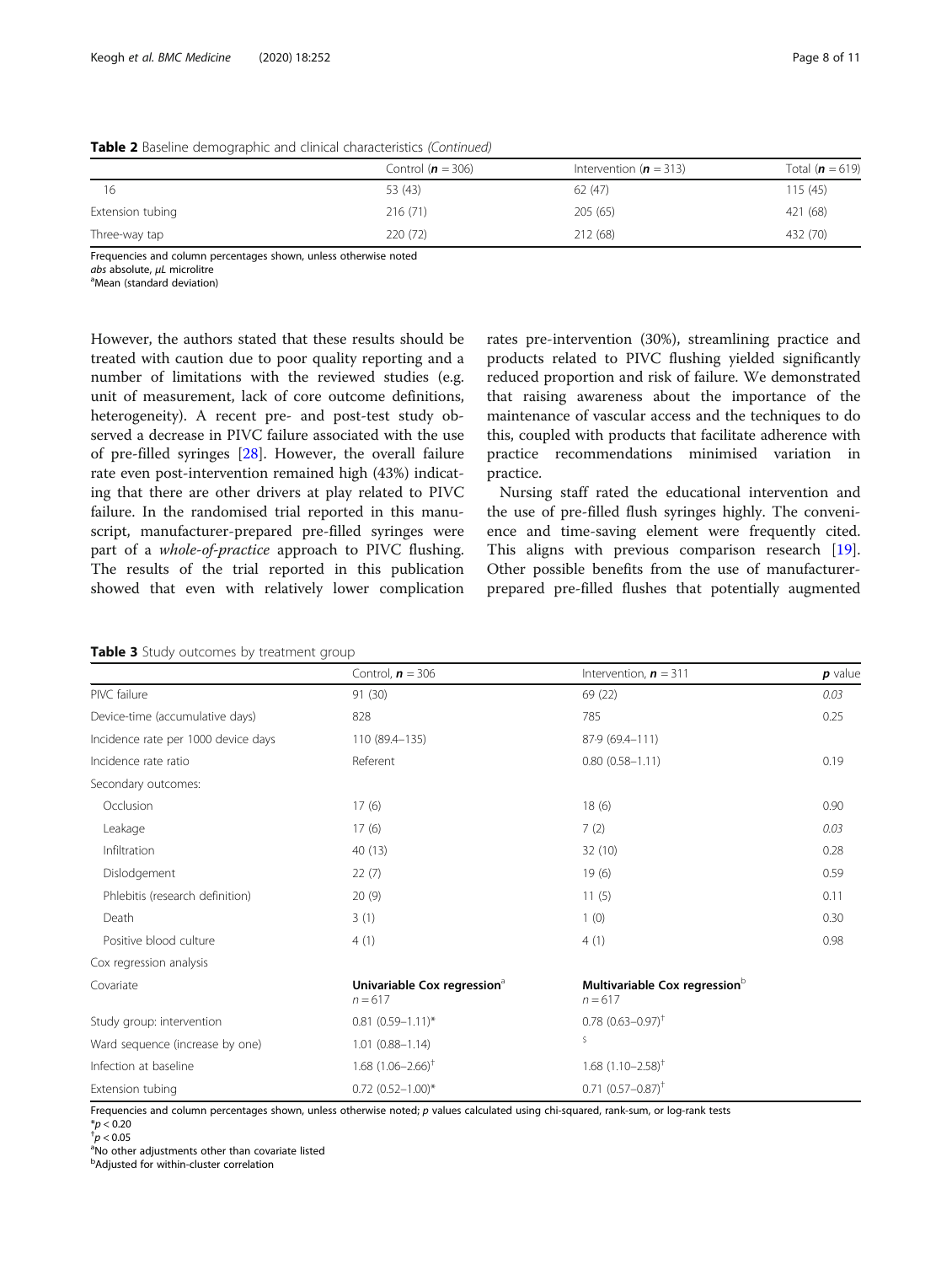<span id="page-8-0"></span>

|                                                           | Control                            | Intervention                       |
|-----------------------------------------------------------|------------------------------------|------------------------------------|
| Product costs <sup>a</sup>                                | \$13.42                            | \$1.98                             |
| Staff time <sup>a</sup>                                   | \$7.07                             | \$7.47                             |
| Mean maintenance costs                                    | \$29.60 (28.88-30.32) $p < 0.001$  | $$14.84$ (14.38-15.31) $p < 0.001$ |
| Difference in mean costs between intervention and control |                                    | $$14.75$ (13.90-15.61) $p < 0.001$ |
| Cost of replacement PIVC <sup>b</sup>                     | \$13                               | \$13                               |
| Mean maintenance and replacement costs <sup>c</sup>       | $$33.39$ (33.28-33.50) $p < 0.001$ | $$22.33$ (22.18-22.49) $p < 0.001$ |
| Difference in mean costs between intervention and control |                                    | $$11.05$ (10.86-11.24) $p < 0.001$ |

PIVC peripheral intravenous catheter

<sup>a</sup>Standard deviations were not reported as weighted mean times were calculated

<sup>b</sup>Replacement PIVCs were required by 91 patients in the control group and 69 patients in the intervention group

c Mean cost estimated using hcost program for censored data: Australian Dollar values shown (2016)

the impact of the educational intervention likely relate to reduced risk of device or solution contamination due to negated need to draw up solution. Additionally, prefilled syringes offer improved medication safety due to pre-labelling, reduced intra-device reflux due to positive pressure plunger, reduced risk of cannula or vessel injury (as the syringe has 10 mL properties with appropriate pressure as reflected by pounds per square inch regardless of volume/syringe size), reduced waste, and time savings.

Costs were significantly lower in the intervention group, and staff rated the educational intervention and use of manufacturer pre-filled flush syringes highly. The cost analysis for the control group was possibly inflated by the use of 100 mL bag infusions (as an alternative to flush delivery). However, this is not unique to this study setting. The staff time costs were higher in the intervention group when compared to standard practice that did not employ consistent flushing practice. It is likely that any small absolute cost difference between manually and manufacturer-prepared flushes when consistently employed (as per guidelines) is offset by a reduction in staff preparation time and lower PIVC failure rate [[19](#page-10-0)]. Given the results of the study, many of the estimated 10 million PIVC failures and \$175 million in re-siting costs attributed to these PIVC complications in Australia could be reduced. Transposing these figures globally where billions of catheters are used each year [\[2](#page-10-0)] underscores the broader and significant potential for improvement in clinical and cost-effectiveness associated with improved maintenance practice.

Limitations of this study are related to the single site setting of the trial and the sampling from medical and surgical wards. Though this captured some diversity in patient population (e.g. orthopaedics, respiratory medicine), patients receiving cancer care, critical care, and children were not included. This has some implications for generalisability of findings. Further, the incomplete design

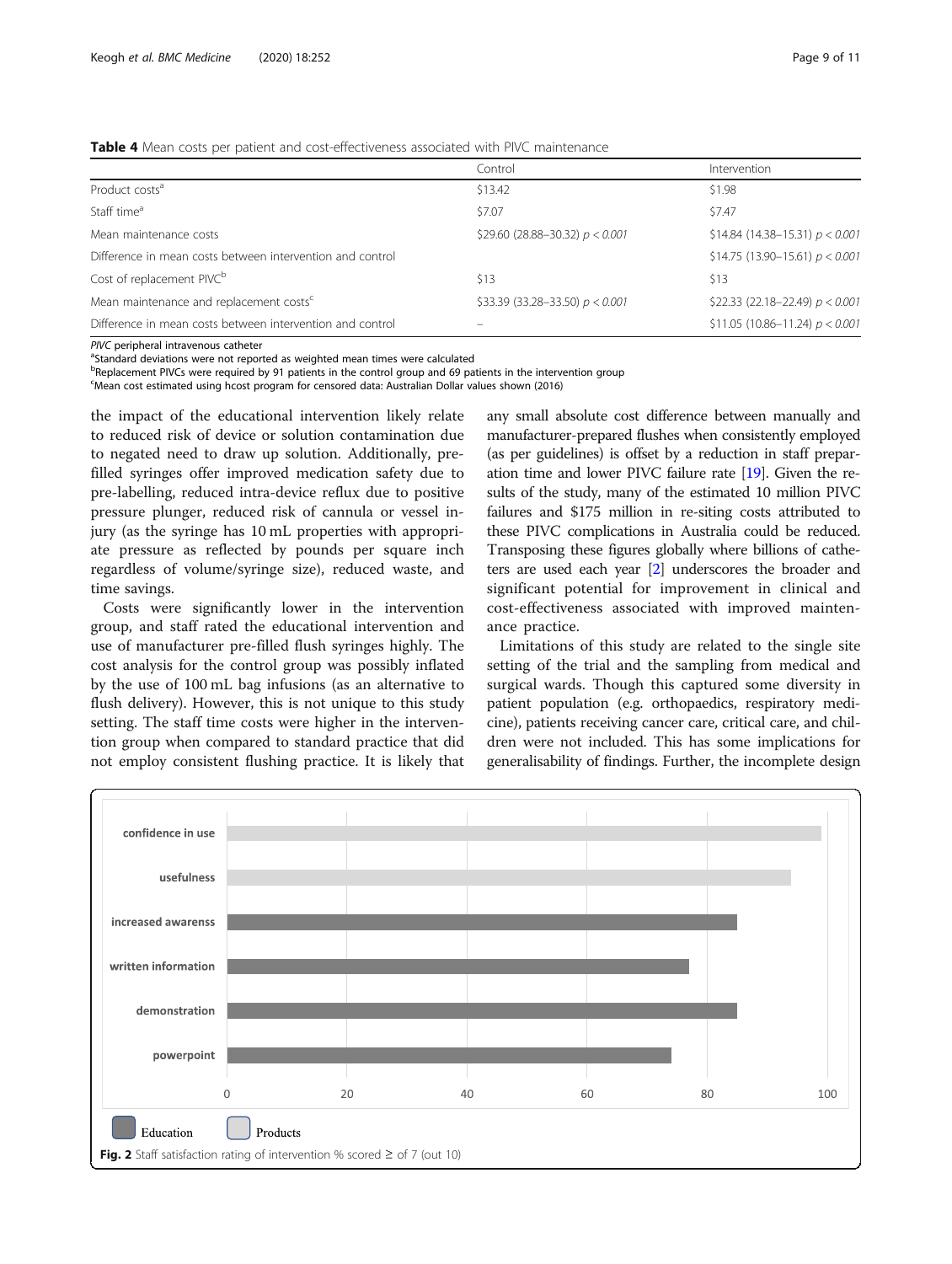<span id="page-9-0"></span>did not allow for continued evaluation of outcomes. Multi-site implementation and evaluation over time would enhance generalisability and sustainability of the findings. However, the incomplete design improved the efficiency of the study and ensured equal exposure of all clusters to the intervention, minimising the complexity of data analysis. The stepped wedge design also allowed for a more manageable and gradual implementation of the study protocol and data collection.

# Conclusions

PIVC outcomes are of high importance considering the significant level of use and the patient morbidity and economic burden to hospitals associated with complications. Research within vascular access has focused on the reduction of infection; however, the scale and implications of PIVC failure have only recently been acknowledged. This trial is one of the few recently published studies addressing the maintenance phase of the PIVC [[20,](#page-10-0) [29](#page-10-0), [30\]](#page-10-0). It has provided important information on the effectiveness of post-insertion PIVC maintenance, specifically, optimising patency through flushing. The post-insertion phase accounts for approximately 90% of the episode of vascular access care and is predominantly in the nursing domain. Important reductions in morbidity and healthcare costs could be achieved if a comprehensive post-insertion intervention focused on ongoing assessment and maintenance could be introduced nationally or worldwide. The impact that the quality of PIVC maintenance care has on reducing complications and failure and optimising device duration is significant.

# Supplementary information

Supplementary information accompanies this paper at [https://doi.org/10.](https://doi.org/10.1186/s12916-020-01728-1) [1186/s12916-020-01728-1](https://doi.org/10.1186/s12916-020-01728-1).

Additional file 1: Table S1. Costs associated with each study group: products and staff time and costs of responding to failure.

# Abbreviations

AUD: Australian dollar; CI: Confidence interval; CRBSI: Catheter-related bloodstream infection; CVAD: Central venous access device; HR: Hazard ratio; INS: Infusion Nurses' Society; PIVC: Peripheral intravenous catheter; RBWH: Royal Brisbane and Women's Hospital; REDCap: Research Electronic Data Capture; SD: Standard deviation; ReN: Research nurse; SWCRT: Stepped wedge cluster randomised trial

# Acknowledgements

We thank the nurses, doctors, and patients of the Royal Brisbane and Women's Hospital that participated in the study. Without their support, this trial would not have been possible. We thank Emily Larsen for her advice on clinical trial management at the study setting. We also thank the Research Nurses for their work on patient recruitment and data collection. The study was supported by a Queensland Government Health Innovation, Investment and Research Office Implementation Fellowship Grant (QCHO/009948). The study was sponsored by Griffith University.

# Authors' contributions

SK, NM, and CMR were involved in study conception and the study design. SK, JF, KD, and CMR obtained the funding. SK, CS, JF, KD, and NM were involved in the development and delivery of the intervention. SK provided overall leadership for trial with CS and JF coordinating the day-to-day running of the trial, training of Research Nurses on data collection, conducted/ coordinated weekly audits, and managed the database. GM provided advice on study design and sample size calculation and completed the statistical analyses. KD provided advice to SK and SM who conducted cost analysis. All authors were involved in interpreting the data. SK drafted the manuscript. All authors have offered critical revisions to the manuscript. All authors have given final approval for the version to be published.

# Funding

Queensland Government Health Innovation, Investment and Research Office Implementation Fellowship (QCHO/009948).

## Availability of data and materials

The datasets generated and analysed for the published study are not publicly available due to restrictions related to sponsor agreement and ethical guidelines but are available from the corresponding author as outlined. Formal requests for data sharing are considered in line with the sponsor and ethical guidelines, and with due regard given to funder. Requests are via a standard proforma describing the nature of the proposed research and extent of data requirements. Data recipients are required to enter a formal data-sharing agreement with Sponsoring institution, which describes the conditions for release and requirements for data transfer, storage, archiving, publication, and intellectual property. Requests are reviewed by the trial investigative team in terms of scientific merit and ethical considerations, including patients' consent. Data sharing is undertaken if proposed projects have a sound scientific or patients' benefit rationale. Restrictions relating to sharing of individual participant data to preserve patients' confidentiality and consent will be managed by aggregating and/or anonymising identifiable patients' data. Additionally, all indirect identifiers that could lead to deductive disclosures will be removed in line with the ethics committee and study Sponsor's data-sharing guidelines.

# Ethics approval and consent to participate

The trial received ethics approval from the Griffith University (GU Ref No: 2016/052) and the Royal Brisbane and Women's Hospital (HREC/15/QRBWH/ 592) Human Research Ethics Committees. Given the intervention was a reiteration of current practice recommendations and included already licenced products, no new practice was introduced and no treatment was being withheld; the ethics committees granted a waiver of consent due to the low/negligible risk associated with the trial. Patients were given information sheets about the study being conducted on the ward and had the ability to opt out if they wished.

# Consent for publication

Not applicable.

## Competing interests

SK's current employer (QUT) has received on her behalf education consultancy fees from BD Medical. NM's previous employer (Griffith University) has received on her behalf investigator-initiated research grants and unrestricted educational grants from BD-Bard and Cardinal Health consultancy fees from BD-Bard. CMR's employer has received, on her behalf, investigator-initiated research grants and unrestricted educational grants from BD-Bard, Cardinal Health, and consultancy fees from 3 M, BD-Bard, BBraun. All other authors declare no competing interests. BD Medical provided in-kind support for this study through the provision of product education. BD Medical did not design the study protocol, did not collect or analyse data, and were not involved at all in the preparation of the manuscript. There are no non-financial competing interests to declare.

#### Author details

<sup>1</sup>School of Nursing and Centre for Healthcare Transformation, Queensland University of Technology, Brisbane, QLD, Australia. <sup>2</sup>Alliance for Vascular Access Teaching and Research (AVATAR), Menzies Health Institute Queensland, Griffith University, Brisbane, QLD, Australia. <sup>3</sup>Nursing and Midwifery Research Centre, Royal Brisbane and Women's Hospital, Brisbane,